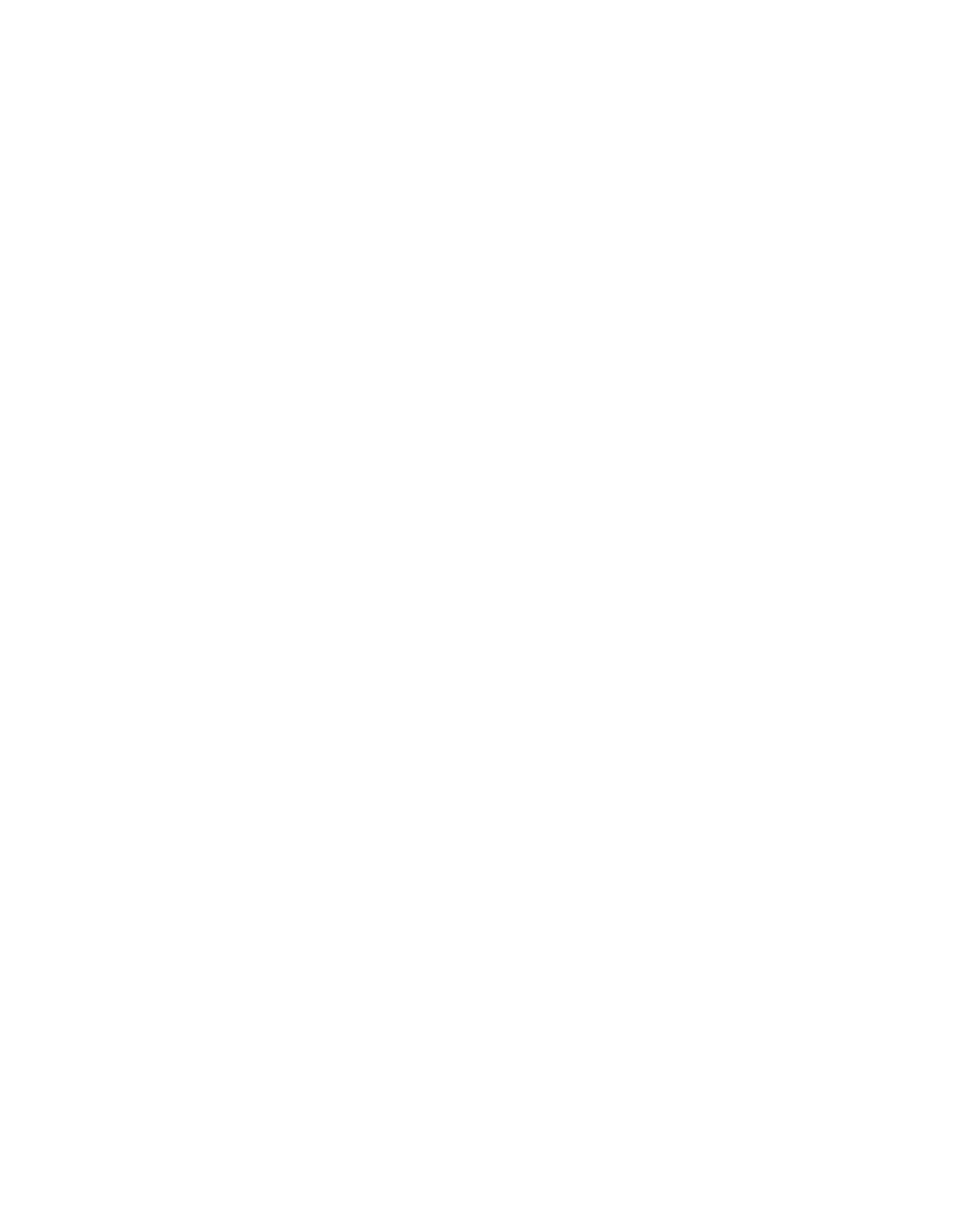## **SECTION 08711 LOCKSETS AND HARDWARE**

## <span id="page-2-0"></span>**PART 1 - GENERAL**

#### <span id="page-2-1"></span>1.01 MATERIAL SELECTION

Stainless steel shall be selected for use in conjunction with sewage facilities; steel (not stainless steel) shall be selected for all other uses.

#### <span id="page-2-2"></span>1.02 LOCK UNIFORMITY

All locksets, latchsets, padlocks, cylinders, and component parts as specified hereinafter, shall be compatible with District key system.

#### <span id="page-2-3"></span>**PART 2 - PRODUCTS**

#### <span id="page-2-4"></span>2.01 LOCKSETS

Manufacturer shall be Schlage, L Series, Heavy Duty Mortise locks with 06 Lever Design.

Cylinders:

Number of Pins: 6 pin, "F" keyway, "O" bitted.

Cases: Steel, cylindrical Mortise or rim cylinder.

Interior Parts: Non-corrosive with non-plastic, non-die-cast, non-aluminum mechanisms.

Accessibility to Key-in-knob Type Cylinders: Not requiring removal of lockset from door.

Plugs: Extruded brass bar material fully round without flattened areas.

Cores: Single cork, non-removable and no control keys.

#### <span id="page-2-5"></span>2.02 LOCK STRIKES

Except as otherwise specified, lock strikes shall be Schlage, boxed with lock material and shall match lockset.